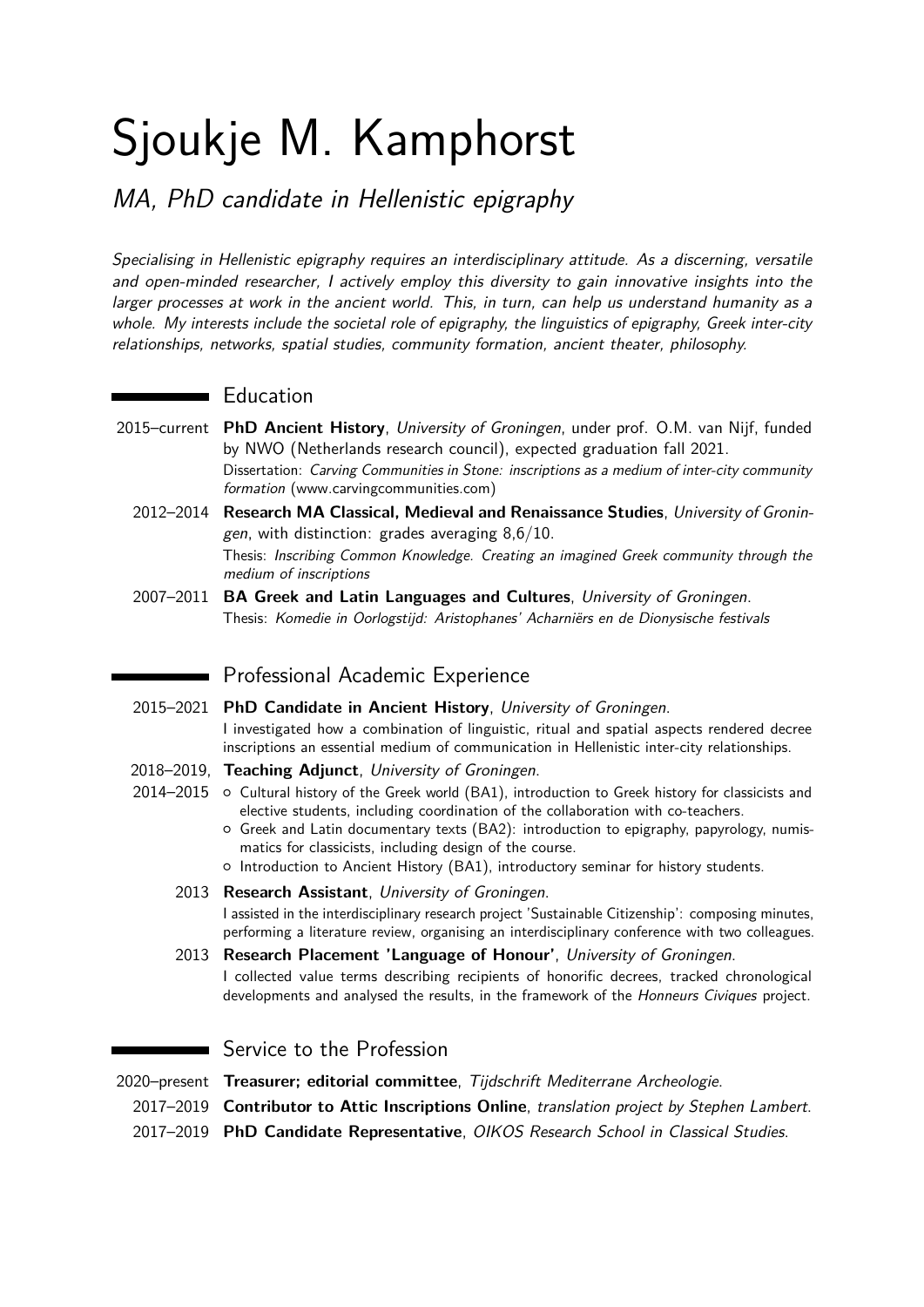- 2016–2018 **Workshop 'How to write a PhD Proposal'**, Graduate School for the Humanities, University of Groningen. I was asked to co-teach this workshop due to my success in bringing in a PhD grant from the Dutch Research Council.
- 2015–2017 **Board Secretary**, CRASIS interfaculty research group, University of Groningen.
- 2014–2015 **Organizing committee**, CRASIS.

#### Grants

- 2020 **OIKOS travel grant**, presenting at SCS/AIA Annual Meeting, Washington, DC.
- 2015–2020 **NWO PhDs in the Humanities grant**, five-year PhD at University of Groningen.
	- 2014 **NIA development grant**, three-week research stay, Netherlands Institute at Athens.
	- 2014 **GUF grant for excelling students**, archaeological fieldwork, Halos, Greece.
	- 2013 **KNAW travel grant**, visiting Morphomata conference in Cologne, Germany.
	- 2010 **GUF travel grant**, 10-day Ioanian coast excursion, Turkey.

## Courses and International Activities

- 2016–2019 **Modern Greek course lvls 1-3**, Netherlands Institute at Athens, Greece.
	- 2018 **Epigraphische Frühjahrsakademie**, DAI & KAE, Rhodos, Greece.
	- 2018 **U4 Winter School: Hybridity and Complexity**, Athens, Greece.
	- 2017 **MS Access Basics course**, CIT, University of Groningen.
	- 2016 **Brief research stay (1 week)**, Brown University, RI, United States.
	- 2016 **EpiDoc and Digital Classics Workshop**, Babes-Bolyai University, Cluj, Romania.
	- 2016 **U4 Winter School: Transition, Transmission, Transformation**, Istanbul, Turkey.
- 2014–2015 **Archaeological fieldwork in Classical Halos, Greece**, University of Groningen.
	- 2014 **Research stay (3 weeks)**, Netherlands Institute at Athens, Greece.
	- 2013 **Greek epigraphy course**, Netherlands Institute at Athens, Greece.

## **Ther Relevant Pastimes**

- 2019-present **Latin in the Streets**, Groningen, [\(www.latijnopstraat.nl\).](http://www.latijnopstraat.nl) I developed and guide a city tour along local Latin inscriptions.
- 2018-present **Vocational training in Creative Writing**, Scrhijversvakschool Groningen. I followed courses in poetry, stage writing, prose, essay.

## IT Skills / Digital Humanities

I am good with computers and generally get acquainted with new software easily.

| I picked up the basics in a week-long course by Gabriel Bodard             |
|----------------------------------------------------------------------------|
| I created and maintained a few simple websites                             |
| I designed and created simple databases and enjoy tinkering with them      |
| If you want to do something obscure, I probably know how to do it          |
| I enjoy creating actually helpful presentations and well-organized posters |
| I can create documents with simple markup such as this one                 |
|                                                                            |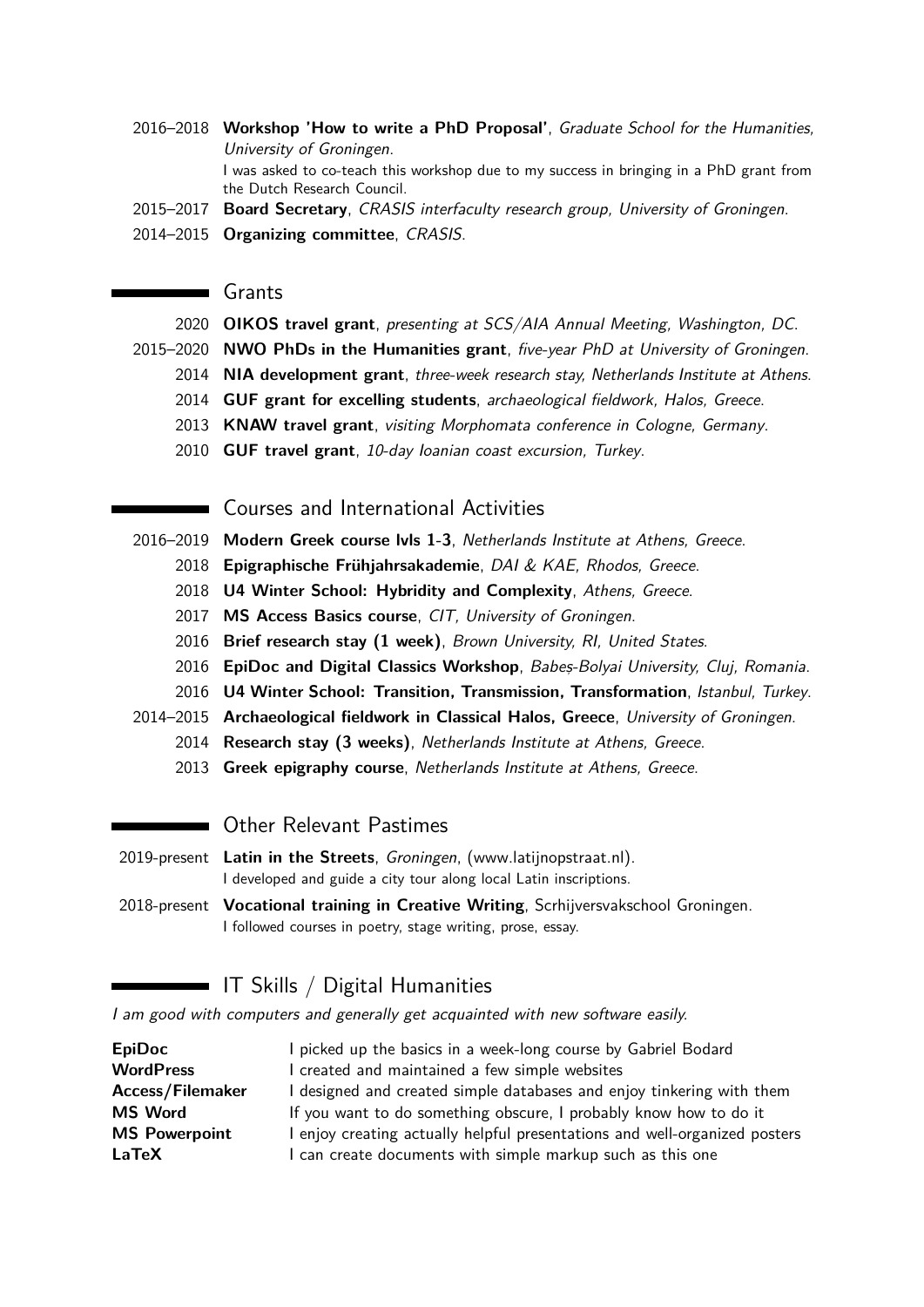#### Languages

| Dutch                       | excellent (native)                                                 |
|-----------------------------|--------------------------------------------------------------------|
| <b>English</b>              | excellent                                                          |
| <b>Ancient Greek, Latin</b> | good                                                               |
| French, German              | Speaking, listening: average / reading: excellent / writing: basic |
| <b>Modern Greek</b>         | Speaking, listening, reading, writing: basic                       |
| Frisian                     | Speaking, listening, reading: $good$ (native) / writing: basic     |

## Other Interests

| Puzzles (Cryptic) crosswords, jigsaw, escape room, pub quiz,                        |
|-------------------------------------------------------------------------------------|
| Reading Literature, but also fantasy and science fiction.                           |
| Writing In my free time, I follow creative writing classes in poetry, prose, essay. |
| Games Board games, computer games, tabletop roleplaying games.                      |
| Film, TV Cinema, (old) science fiction, popular shows,                              |
| Sports Swimming, running, walking/hiking, yoga.                                     |

## **Publications**

#### **Academic print publications**

Accepted, 'A Community Set In Stone? Monumental Decrees as Instruments of Greek Interacunder review tions'. In S. DiGiulio, N.I. Kuin, J. Arthur-Montagne (eds.), Documentality. New Approaches to Written Documents in Imperial Life and Literature (to appear with Cambridge University Press).

- 2017 M.A. Harder, O.M. Van Nijf, E.M. Nikolaou, with contributions by T.M. Dijkstra and S.M. Kamphorst. 'Inscriptions from Halos', Pharos 23 (2), 33-65.
- 2017 T.M. Dijkstra, J.Z. van Rookhuijzen and S.M. Kamphorst. 'Investigating ancient Halos: marking forty years of archaeological research on a city in Thessaly', BABesch 92, 145-158.
- 2015 Vladimir Stissi, Elon Heymans, Tamara Dijkstra, Reinder Reinders, Dimitris Agnousiotis, Despina Efstathiou, Sjoukje Kamphorst, Ioanna Mamaloudi, Vaso Rondiri, Janric Van Rookhuijzen & Evangelia Stamelou. 'Halos: preliminary report of the 2013-2014 trial trenches at Magoula Plataniotiki', Pharos 21 (2), 85-116.

#### **Print publications for broader specialist audiences**

- 2019 'Cultus en Communicatie. Religieuze evenementen en inscripties als media voor Hellenistische interstedelijke relaties', Frons 39 (5), 22-26.
- 2016 'Introductie op lopend onderzoek. Carving Communities in Stone: inscripties als medium van Hellenistische globalisering', Tijdschrift voor Mediterrane Archeologie 55, 87.
- 2015 'Een Podium voor Polisproblematiek', Lampas 48 (2), 147-166.

#### **Online publications**

2017 Sjoukje Kamphorst and Caroline van Toor. Tagungsbericht of conference 'Strategies of Remembrance in Greece under Rome' on the H/Soz/Kult website by Clio-Online [\(read here\)](http://www.hsozkult.de/conferencereport/id/tagungsberichte-6910?title=strategies-of-remembrance-in-greece-under-rome&recno=3&q=greece%20under%20rome&fq=&sort=newestPublished&total=16).